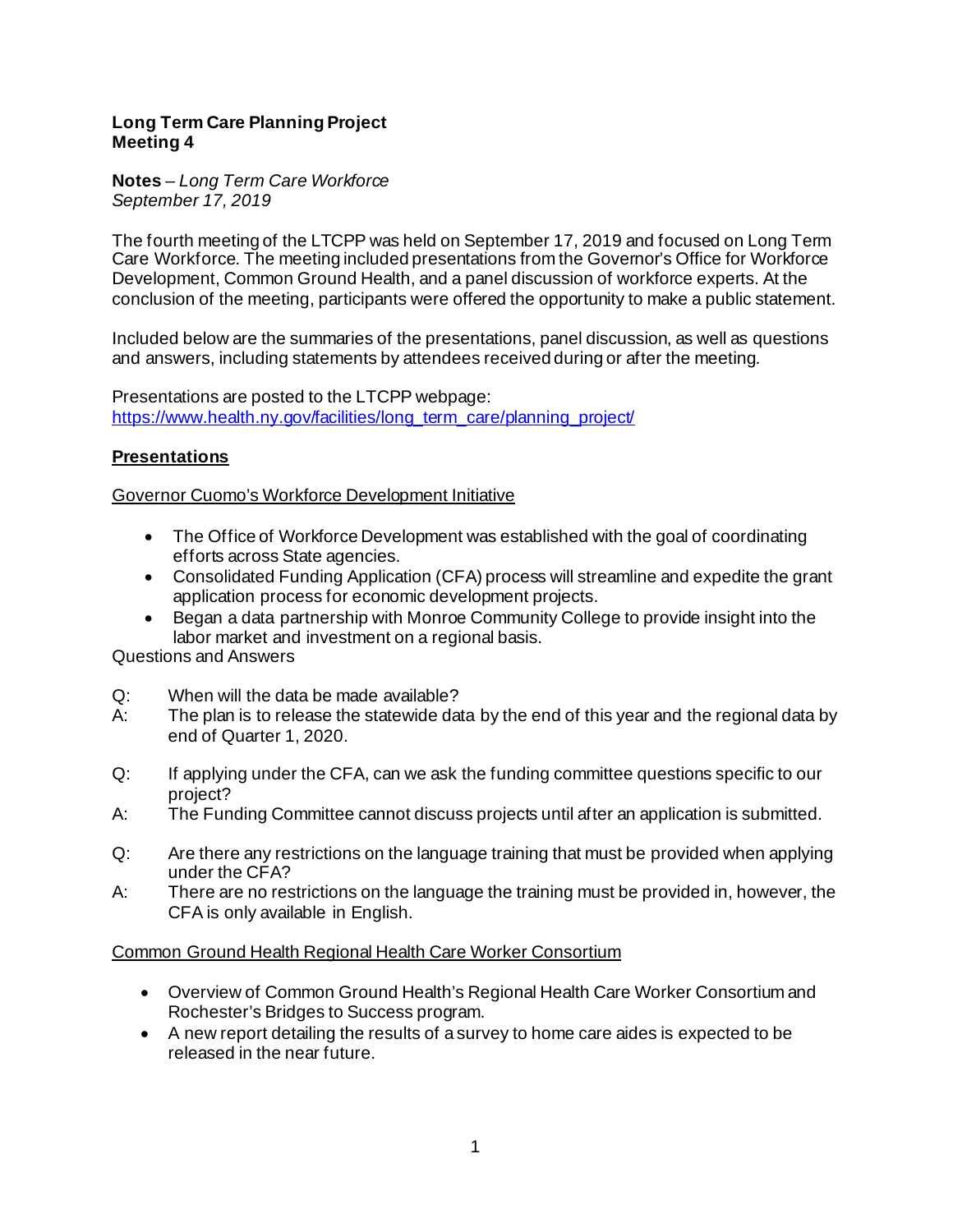# **Panel**

The panel included five individuals who have either done extensive research or created new programs to address long term care workforce shortages. Each panelist introduced themselves and provided a brief background on their program or research. The panel was then asked questions on various long term care workforce topics.

Penny Shockley – Wayne County Office for the Aging

- Provided an overview of the collaboration between the Wayne County Public Health Department and the Wayne County Local District of Social Services (LDSS) to address access to home care services due to a lack of available aides.
	- o Through the use of funding from the New York State Office for the Aging and remaining Expanded In-home Services for the Elderly (EISEP) funds, Wayne County hired two full-time home health aides at \$17/hour with benefits and transportation using county cars.

## Helen Schaub - 1199 SEIU

- Highlighted issues such as:
	- o The decreasing caregiving demographic.
	- o Aides being unable to put together a full-time job due to unpredictable scheduling and variation in patient needs. Scheduling systems are not efficient enough to do this.
	- o Aide isolation due to limited interaction with care team and other support systems.
	- o Quality of care being dependent on worker knowledge and experience.
	- o Limited opportunity for aides to earn higher wages.
	- o Federal immigration policies that affect this workforce.
	- o Nursing homes struggling with appropriate staffing.

## Carol Raphael – Manatt, Phelps & Philips

- Highlighted issues such as:
	- o The Bipartisan Long Term Care Commission, which determined that 70 percent of individuals 65 and older will need long term care services.
	- o The universality of this issue and how it affects everyone.
	- o Home health aides and personal care aides are the third and fourth fastest growing fields.
	- o These service jobs will remain integral employment opportunities and can be the jobs that bring people into the middle class.
	- $\circ$  The turnover rate for home care agencies is 67 percent and is highest in the first three months of employment. There is a correlation between turnover and quality of care/outcomes. This is a huge cost to the system.
	- $\circ$  The job of a home care aide is not understood, and it is not valued. Aides do not have full time jobs or predictable income. The job is isolating and provides no career pathway.
	- o The job needs to be redefined and restructured.
	- $\circ$  Consider career ladders that include other positions, such as a rehabilitation aide.

Allison Cook – Paraprofessional Healthcare Institute (PHI)

- Highlighted recommendations such as:
	- o Developing a task force/workgroup to develop a strategic plan.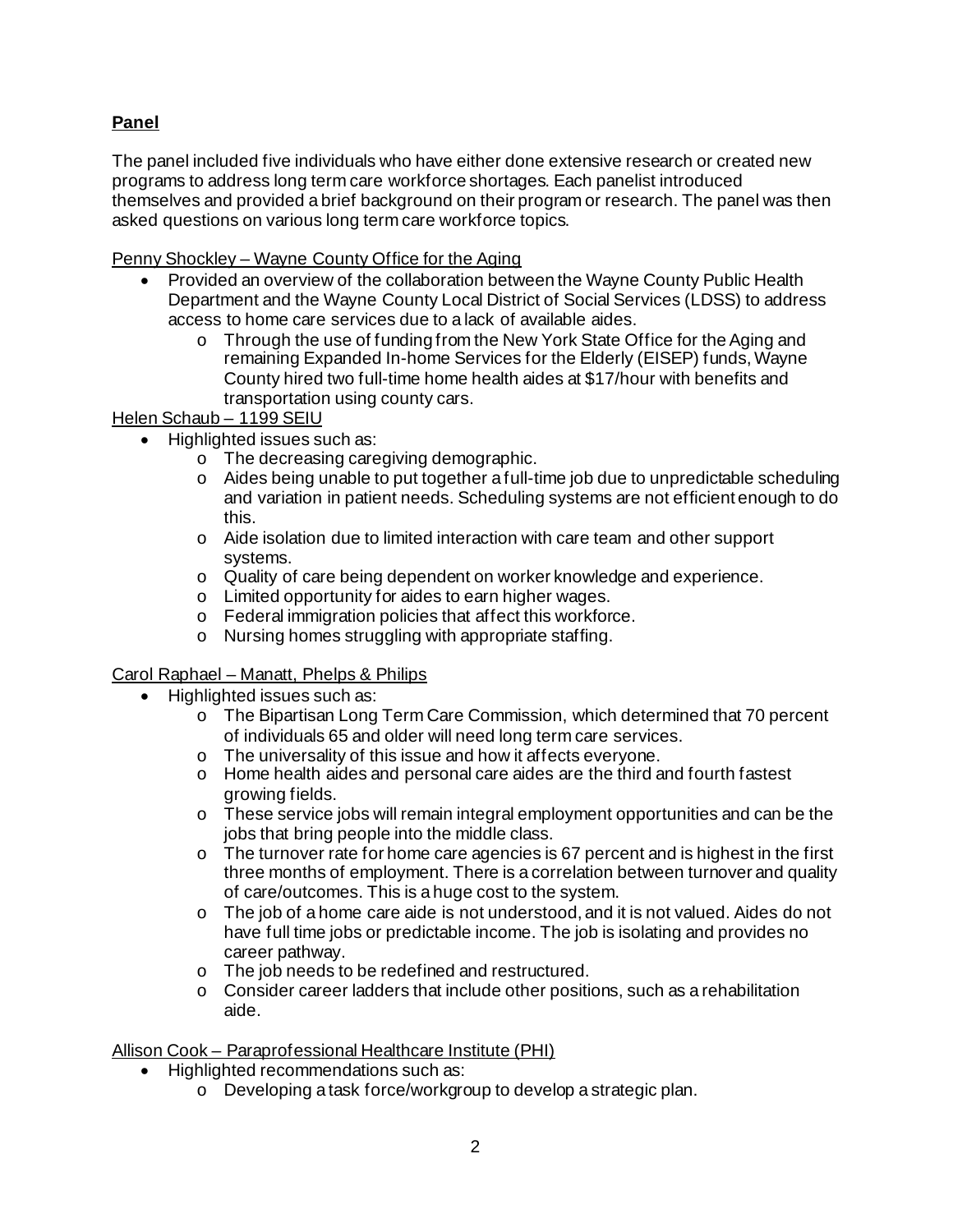- $\circ$  Providing additional funding/reimbursement and rethinking how existing funding is used. Include workforce measures in Managed Long Term Care/Value Based Payment (MLTC/VBP).
- o Develop a Workforce Innovation Fund to test and assess innovation strategies in home care.
- o Develop advanced roles such as a rehabilitation aide or transition aide.
- o Establish a public home care advocate.
- o Create a robust workforce data set.

Greg Dewitt – Iroquois Healthcare Association's Workforce Investment Organization (WIO)

- Provided an overview of the WIO.
	- o Partnered with HealthStream to provide online training to long term care workers. Offering over 2,400 courses.
	- o Provided Google Chromebooks to home care employers and aides.
	- o Established a recruitment campaign hired a marketing firm to change the narrative of the home care worker "Do you have the Caring Gene?" www.caringgene.org

### Questions and Answers

Q: How can we gain a more accurate assessment of the state of the long term care workforce?

Responses Included:

- The new LHCSA cost report and statistical reports offers new workforce questions that can contribute to data analysis.
- Create more data and technology solutions around full-time work that include elements such as geographic proximity to a home care client.
- Consider what type of external services individuals need in addition to aide services.
- Developing a Minimum Data Set for direct care workers that includes measures of volume, stability, and compensation.
- Enhance existing data sources, such as the background check database or unemployment data, for use in the field.
- Create a focus group to understand the data that the State may have and the data that individual organizations may have.
- Q: How can we build and retain a direct care workforce that can meet emerging community needs?

Responses Included:

- Provide aides with a higher wage if they are gaining new skills.
- Concern over closing the front door to these positions if we raise the requirements to get in, i.e., to increase pay means to increase schooling or training and could cause a barrier.
- Consider innovative models of care such as, under a VBP arrangement, where savings as a result of better care are passed down to the worker. Should also consider apprenticeship models that expose people to the job while getting training.
- Review the training requirements to move from a home health aide to a certified nurse aide to a licensed practical nurse.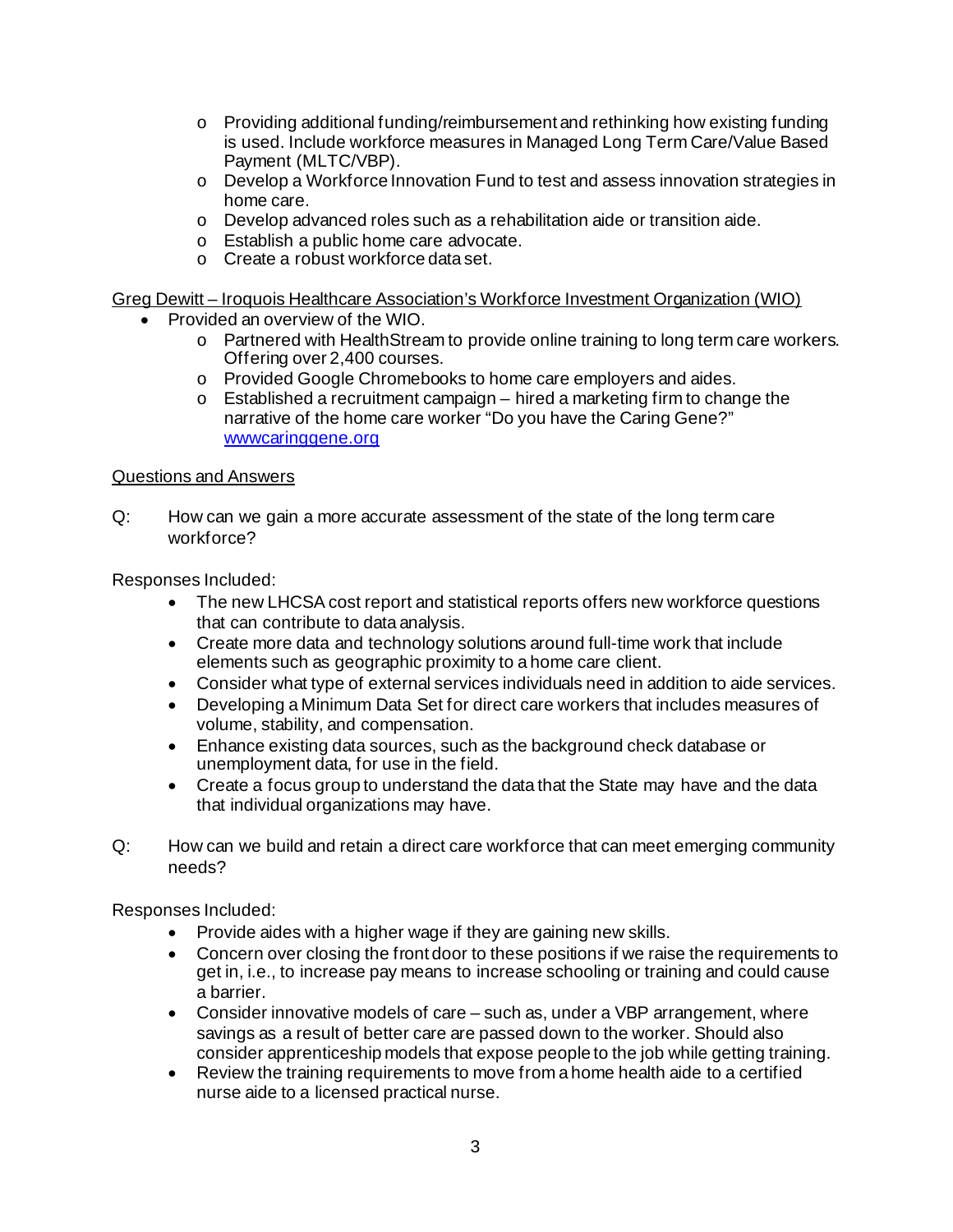- Consider a model of training that is more case-specific.
- Rethink the current system that requires 75 hours of training from the outset.
- Look into peer mentor programs.
- Reevaluate the training, especially regarding adult learners.
- Q: What is the role of technology and what should it be?

Responses Included:

- Develop a matching services registry like the Washington State model that is completely HIPAA compliant and geo-codes location of aides and consumers to match for services.
- Employ better scheduling technology.
- Develop technology to introduce the client and the aide to each other provide the aide with case notes prior to initial in-person meeting.
- Use technology to better incorporate caregivers i.e., messaging systems that provide updates to caregivers on status of patients.
- Use technology to better incorporate the aide into the care team.
- Consider expanding the Iroquois Healthcare Association's pilot program in Troy with Visiting Nurses Services in the consumer directed personal assistance program to provide online training to both the personal assistant and the consumer.
- Understand that in rural areas, the lack of technology, including cellphones or email, for aides is a barrier.
- Extend the value and reach of training through WIOs.

### Public Comments

- Make county cars available to EISEP workers.
- Wage, child care, and transport remain the largest obstacles, even with programs to alleviate the challenges.
- Work with high schools to highlight the need and importance of this career field.
- Allow the Home Health Aide (HHA) and Certified Nursing Assistant (CNA) training to be taken in languages other than English.
- Encourage employers to know when workers are working more than 13 hours in a scheduled shift.
- Encourage the State to commit to pay higher wages for those in the direct care workforce.
- Encourage providers to remain open to testing new technologies.
- Develop joint training for both the aide and the caregiver.
- Review the State's reporting requirements for abuse and how authorized services are being monitored.
- Revise guidelines for Advanced Home Health Aide they are too restrictive and costly to implement. This is a needed service as population ages and a career ladder opportunity.
- Require health plans to implement innovator models with LHCSA providers to expand worker outcome involvement and profit-sharing with aides.
- Support the utilization of the 1199 SEIU Carina software for suburban, semi-rural, and rural worker service solutions.
- Encourage and support enhanced training of aides to drive improved population outcomes and engagement for retention.